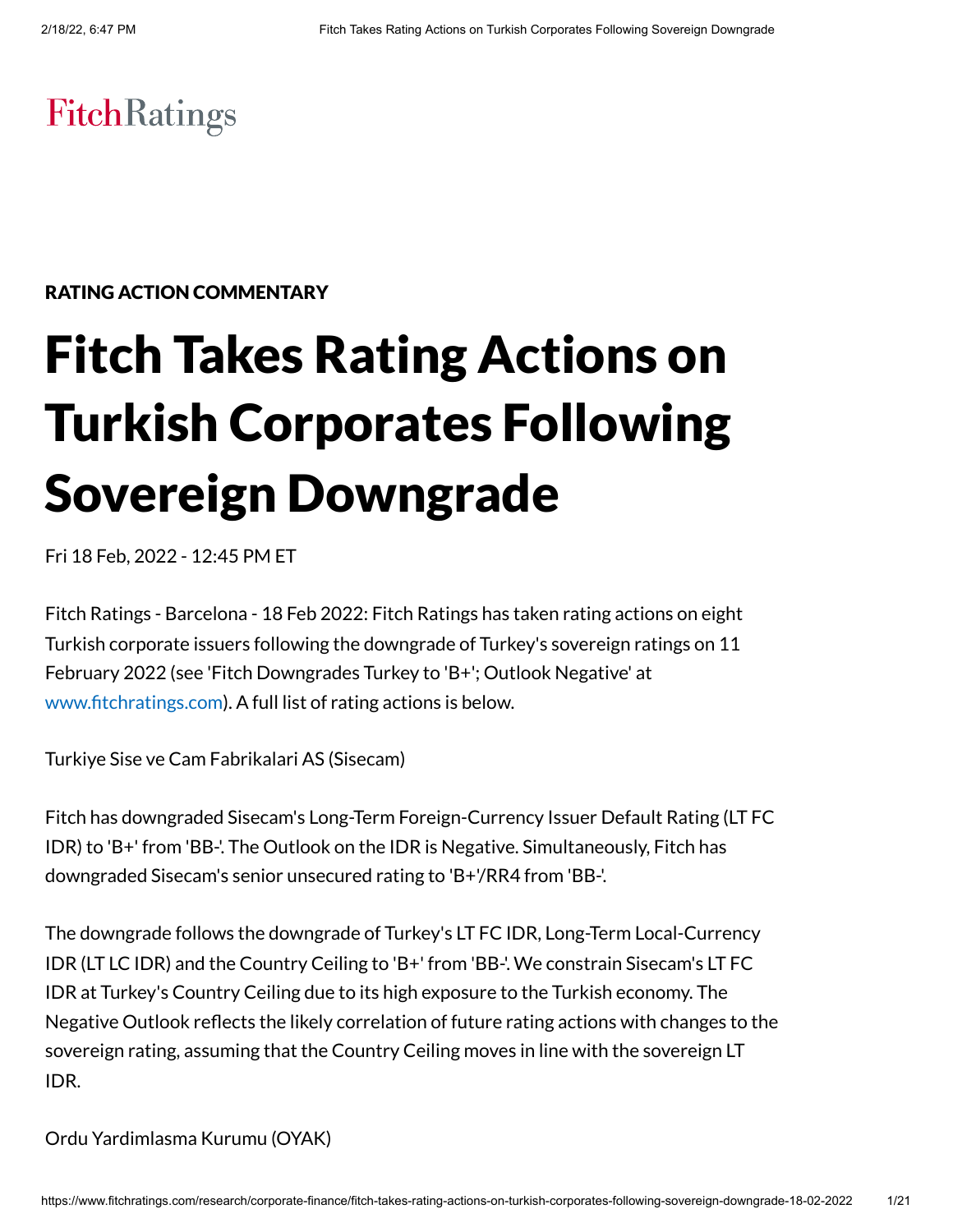Fitch has downgraded OYAK's LT FC IDR to 'B+' from 'BB-'. The Outlook is Negative.

The downgrade follows the downgrade of Turkey's LT FC IDR and Country Ceiling. We constrain OYAK's LT FC IDR at Turkey's Country Ceiling due to its high exposure to the Turkish economy. The Negative Outlook reflects the likely correlation of future rating actions with changes to the sovereign rating, assuming that the Country Ceiling moves in line with the sovereign LT IDR.

#### Arcelik A.S.

Fitch has downgraded Arcelik A.S.'s LT FC IDR and senior unsecured rating to 'BB' from 'BB+'. The Outlook on the LT FC IDR is Negative. The LT LC IDR has been affirmed at 'BB+' with a Stable Outlook.

The downgrade follows the downgrade of Turkey's LT FC IDR and Country Ceiling. Arcelik's LT FC IDR and senior unsecured rating are currently two notches above the Turkish Country Ceiling, reflecting the issuer's exporter nature providing structural enhancements that are required under our criteria. The Negative Outlook reflects the likely correlation of future rating actions with changes to the sovereign rating, assuming that the Country Ceiling moves in line with the sovereign LT IDR.

The affirmation of the LT LC IDR reflects Fitch's unchanged assessment of the fundamental issuer-specific credit considerations.

Turk Telekomunikasyon A.S. (TT)

Fitch has downgraded TT's LT FC IDR to 'B+' from 'BB-' and senior unsecured rating to 'B+'/RR4 from 'BB-'. The Outlook on the LT FC IDR is Negative. The LT LC IDR has been affirmed at 'BB-' and the Outlook revised to Negative from Stable.

The downgrade of the FC ratings follows the downgrade of Turkey's FC LT IDR and Country Ceiling. We constrain TT's LT FC IDR at Turkey's Country Ceiling due to its high exposure to the Turkish economy. The Negative Outlook reflects the likely correlation of future rating actions with changes to the sovereign rating, assuming that the Country Ceiling moves in line with the sovereign LT IDR.

Fitch allows TT's LT LC IDR to be one notch above Turkey's LT LC IDR given its resilient business model, effective hedging strategy, conservatively managed leverage and a strong record of access to international capital and loan markets.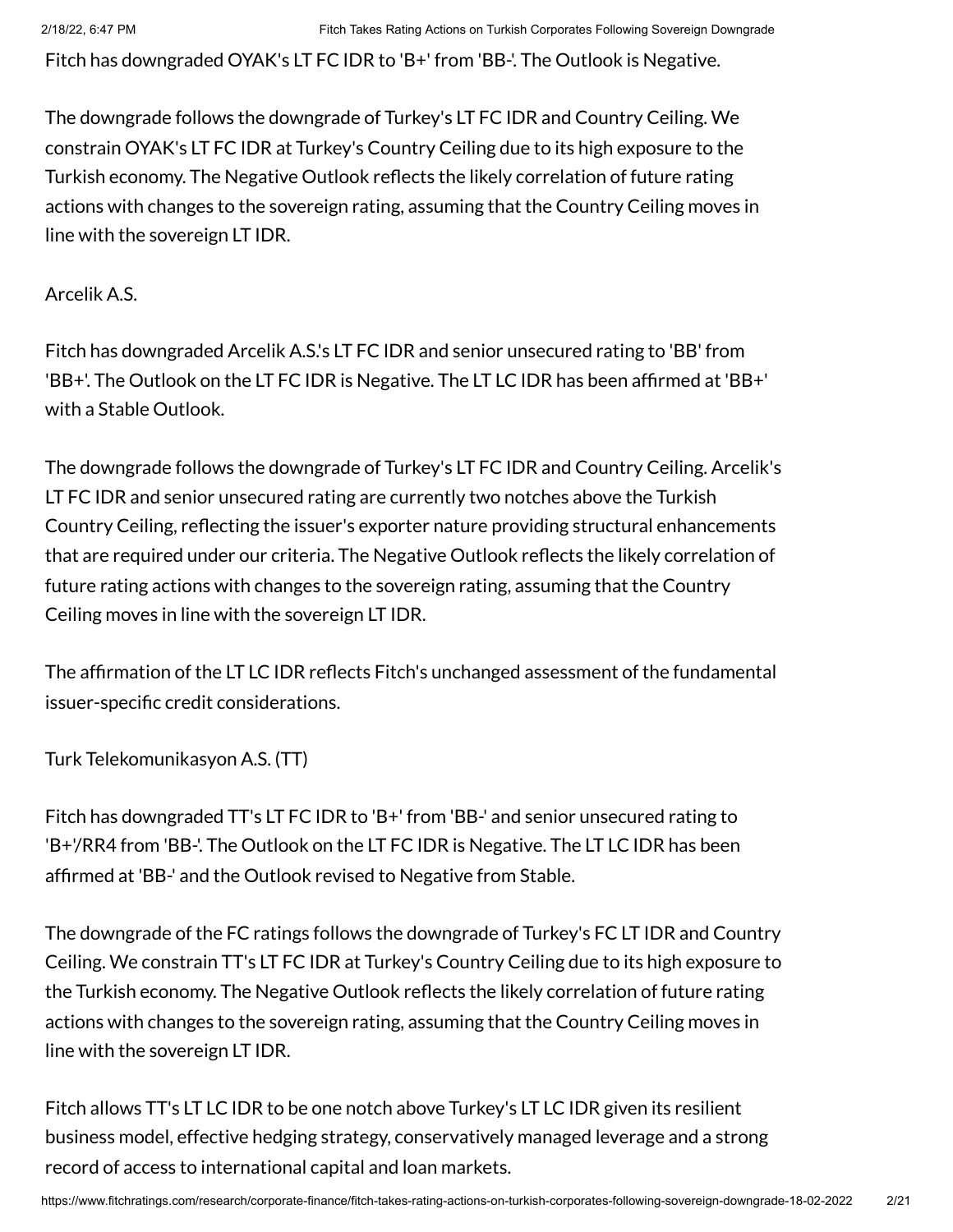Turkcell Iletisim Hizmetleri A.S (Tcell)

Fitch has downgraded Tcell's LT FC IDR to 'B+' from 'BB-' and senior unsecured rating to 'B+'/RR4 from 'BB-'. The Outlook on the IDR is Negative.

The downgrade follows the downgrade of Turkey's LT FC IDR and Country Ceiling. We constrain Tcell's LT FC IDR at Turkey's Country Ceiling due to its high exposure to the Turkish economy. The Negative Outlook reflects the likely correlation of future rating actions with changes to the sovereign rating, assuming that the Country Ceiling moves in line with the sovereign LT IDR.

Emlak Konut Gayrimenkul Yatirim Ortakligi A.S. (Emlak Konut)

Fitch has downgraded the Turkish residential developer Emlak Konut's LT FC and LC IDRs to 'B+' from 'BB-'. The Outlooks are Negative.

The downgrade follows the downgrade of Turkey's LT FC and LC IDRs and Country Ceiling. We constrain Emlak Konut's LT FC IDR at Turkey's Country Ceiling and the LT LC IDR at Turkey's LT LC IDR due to its high exposure to the Turkish economy. The Negative Outlook reflects the likely correlation of future rating actions with changes to the sovereign rating, assuming that the Country Ceiling moves in line with the sovereign LT IDR.

Pegasus Hava Tasimaciligi A.S.

Fitch has affirmed Pegasus's LT FC and LC IDRs at 'BB-'. The Outlooks are Negative. Fitch has affirmed Pegasus's foreign-currency senior unsecured bonds at 'BB-'.

The affirmations follow the downgrade of Turkey's LT FC and LC IDRs and Country Ceiling. Pegasus's high hard currency revenues and readily accessible hard currency liquidity should enable it to service hard currency debt for a minimum of one year. This leads to Pegasus's LT FC IDR being a maximum one notch above Turkey's Country Ceiling of 'B+' under Fitch's Non-Financial Corporates Exceeding the Country Ceiling Rating Criteria. Fitch allows Pegasus's LT LC IDR to be a maximum one notch above Turkey's LT LC IDR, given its high share of revenue from international routes.

Bosphorus Pass Through Certificates Series 2015-1A

Fitch has affirmed Bosphorus Pass Through Certificates Series 2015-1A class A's long-term rating at 'BB'. The affirmation follows the downgrade of Turkey's LT FC IDR and Country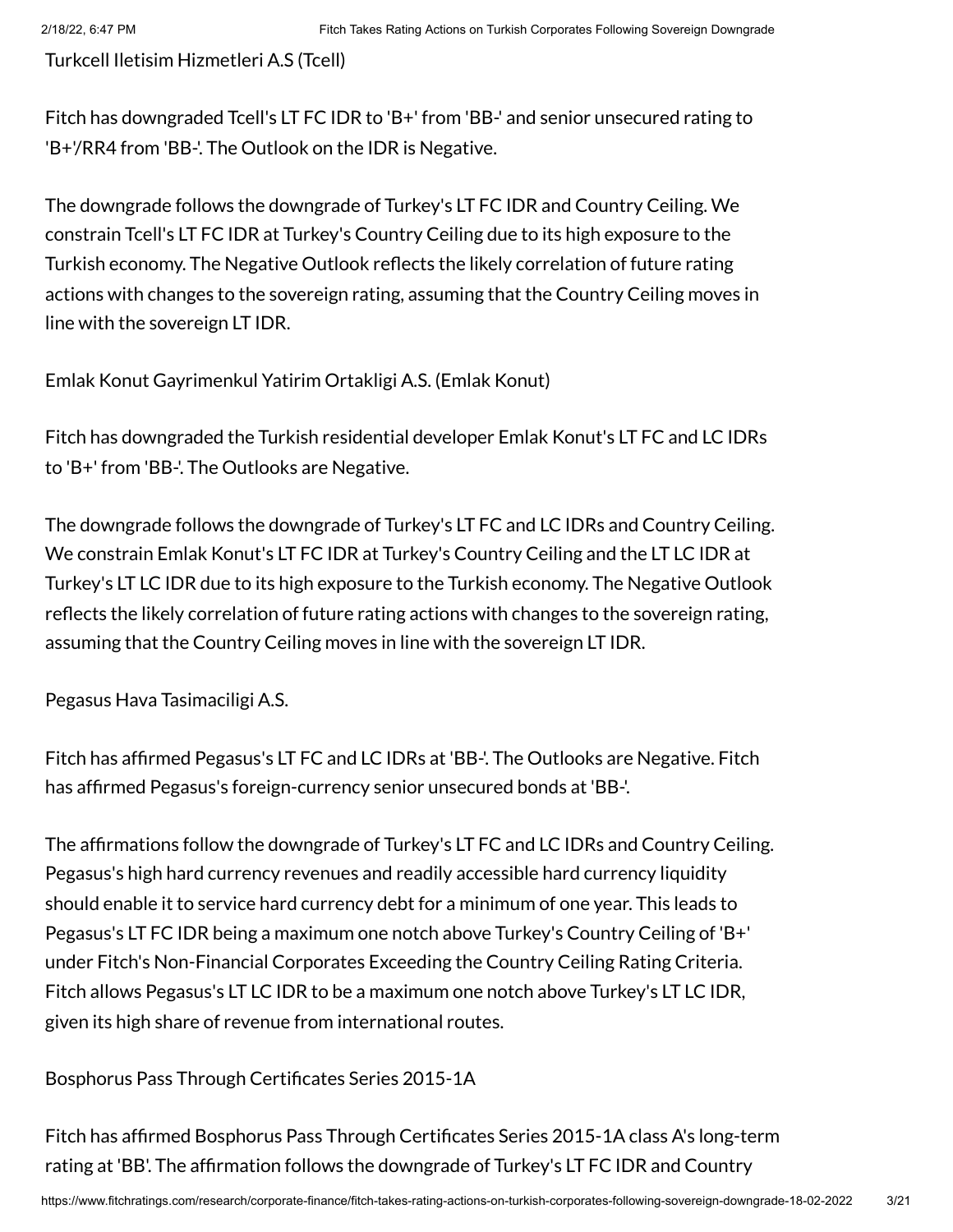Ceiling. Based on Fitch's Enhanced Equipment Trust Certificates (EETC) Criteria and the nature of the EETC structure and its collateral, we deem there are offshore structural enhancements through the offshore liquidity facility from Paris-based BNP Paribas (A+/Stable) in this transaction, covering 18 months of debt service. This would mitigate transfer and convertibility risk and enables the Bosphorus rating to pierce the Country Ceiling under Fitch's Non-Financial Corporates Exceeding the Country Ceiling Rating Criteria by two notches.

#### KEY RATING DRIVERS

For full key ratings drivers and ESG considerations for each issuer, see the rating action commentaries (RACs) listed below.

'Fitch Affirms Sisecam at 'BB-'; Outlook Stable' dated 24 June 2021

'Fitch Affirms Ordu Yardimlasma Kurumu (OYAK) at 'BB-'; Outlook Negative' dated 10 January 2022

'Fitch Upgrades Arcelik to 'BB+'; Outlook Stable' dated 1 June 2021

'Fitch Affirms Turk Telekom at 'BB-'; Outlook Stable' dated 17 November 2021

'Fitch Affirms Turkcell at 'BB-'; Outlook Stable' dated 17 November 2021

'Fitch Affirms Emlak Konut at 'BB-'; Outlook Stable' dated 13 October 2021

'Fitch Assigns Pegasus First-time IDR at 'BB-'; Outlook Negative' dated 19 April 2021

For Bosphorus pass through certificates series 2015-1A class A see 'Fitch Revises Turkish Airline's Outlook to Stable; Affirms IDR at 'B'' dated 11 February 2022 and 'Fitch Publishes Turkish Airlines' Bosphorus Pass Through Certificates' 'BB' Rating' dated 19 May 2021.

#### DERIVATION SUMMARY

See relevant RACs for each issuer.

#### KEY ASSUMPTIONS

See relevant RACs for each issuer.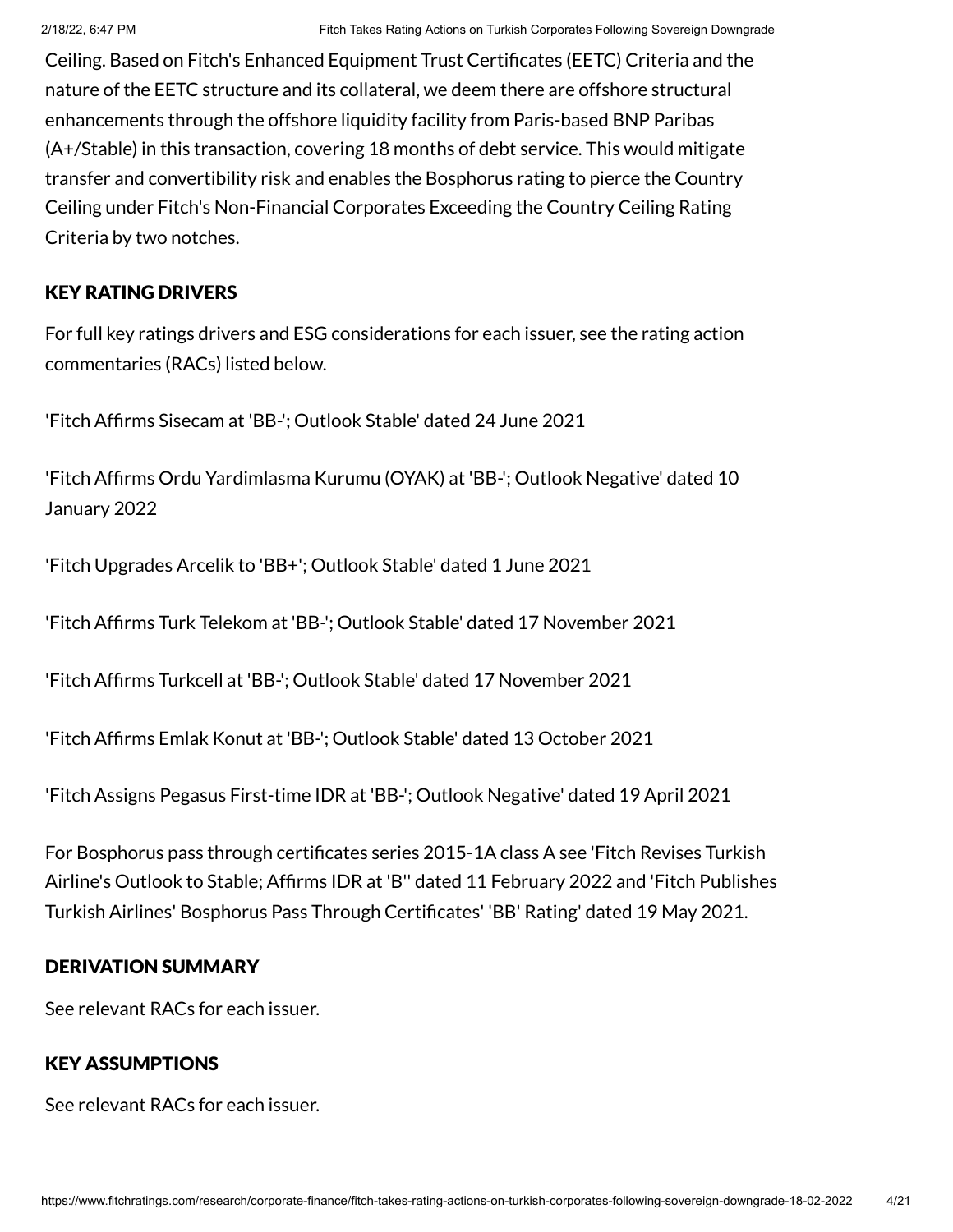For issuers with IDRs of 'B+' and below, Fitch performs a recovery analysis for each class of obligations of the issuer. The issue rating is derived from the IDR and the relevant Recovery Rating (RR) and notching, based on the going-concern enterprise value of the company in a distressed scenario or its liquidation value.

Sisecam:

- The recovery analysis assumes that Sisecam would be a going concern in bankruptcy and that the company would be reorganised rather than liquidated.

- A 10% administrative claim is assumed.

Going-Concern Approach

- The going-concern EBITDA estimate reflects Fitch's view of a sustainable, postreorganisation EBITDA level upon which we base the valuation of the company.

- The going-concern EBITDA is estimated at TRY5.2 billion.

- We assume an enterprise value multiple of 5x.

With these assumptions, our waterfall generated recovery computation (WGRC) for the senior unsecured notes is in the 'RR1' band. However, according to Fitch's Country-Specific Treatment of Recovery Ratings Criteria, the Recovery Rating for Turkish corporate issuers is capped at 'RR4'. The Recovery Rating for senior unsecured notes is therefore 'RR4' with the WGRC output percentage at 50%.

TT:

- The recovery analysis assumes that TT would be a going concern in bankruptcy and that the company would be reorganised rather than liquidated.

- A 10% administrative claim is assumed.

Going-Concern Approach

- The going-concern EBITDA estimate reflects Fitch's view of a sustainable, postreorganisation EBITDA level upon which we base the valuation of the company.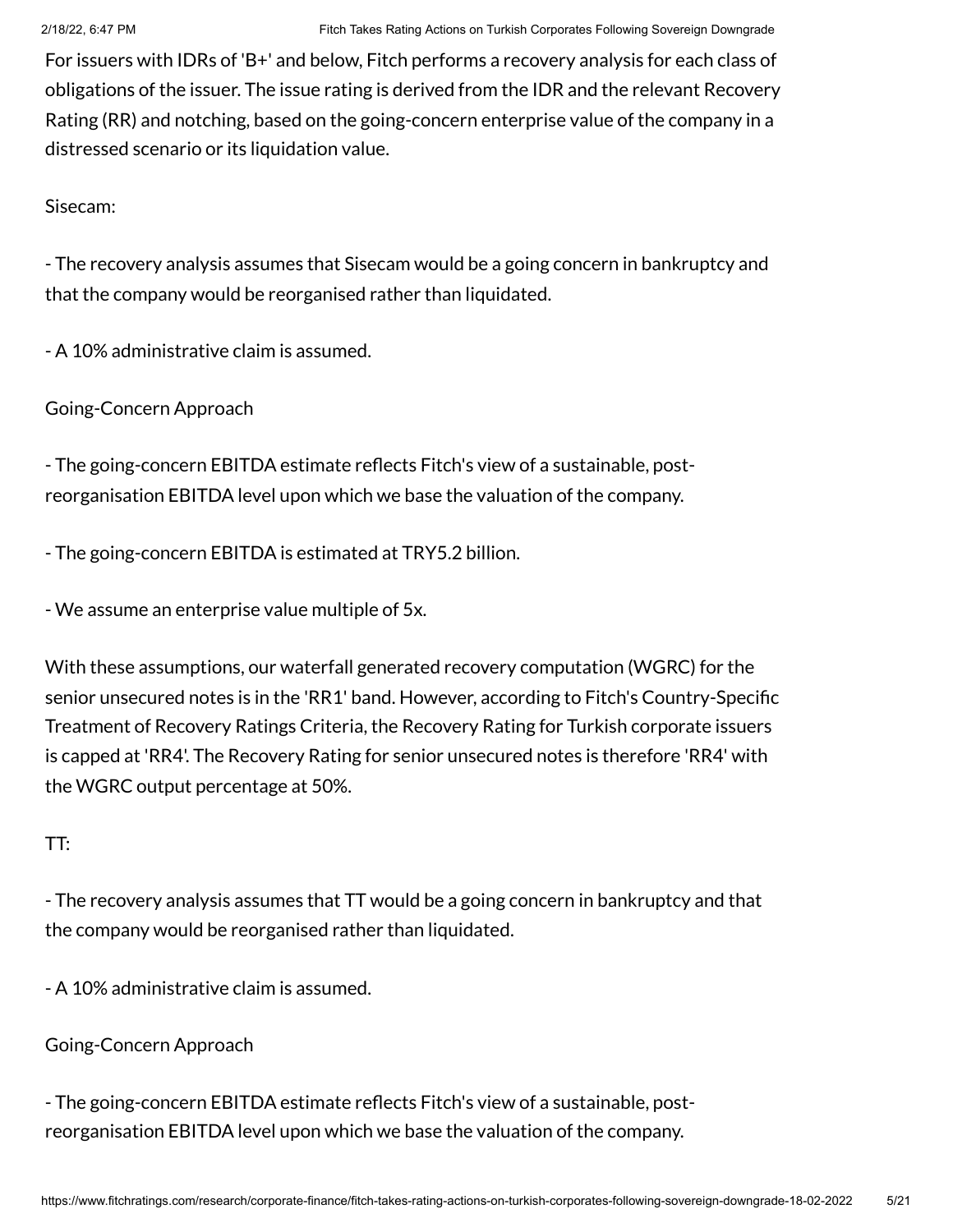- The going-concern EBITDA is estimated at TRY12.3 billion.

- We assume an enterprise value multiple of 4x.

With these assumptions, our waterfall generated recovery computation (WGRC) for the senior unsecured notes is in the 'RR1' band. However, according to Fitch's Country-Specific Treatment of Recovery Ratings Criteria, the Recovery Rating for Turkish corporate issuers is capped at 'RR4'. The Recovery Rating for senior secured notes is therefore 'RR4' with the WGRC output percentage at 50%.

# Tcell:

- The recovery analysis assumes that Tcell would be a going concern in bankruptcy and that the company would be reorganised rather than liquidated.

- A 10% administrative claim is assumed.

# Going-Concern Approach

- The going-concern EBITDA estimate reflects Fitch's view of a sustainable, postreorganisation EBITDA level upon which we base the valuation of the company.

- The going-concern EBITDA is estimated at TRY10 billion.

- We assume an enterprise value multiple of 4x.

With these assumptions, our waterfall generated recovery computation (WGRC) for the senior unsecured notes is in the 'RR1' band. However, according to Fitch's Country-Specific Treatment of Recovery Ratings Criteria, the Recovery Rating for Turkish corporate issuers is capped at 'RR4'. The Recovery Rating for senior secured notes is therefore 'RR4' with the WGRC output percentage at 50%.

# RATING SENSITIVITIES

Sisecam:

Factors that could, individually or collectively, lead to positive rating action/upgrade:

- We do not expect the ratings to be upgraded while they are constrained by Turkey's Country Ceiling.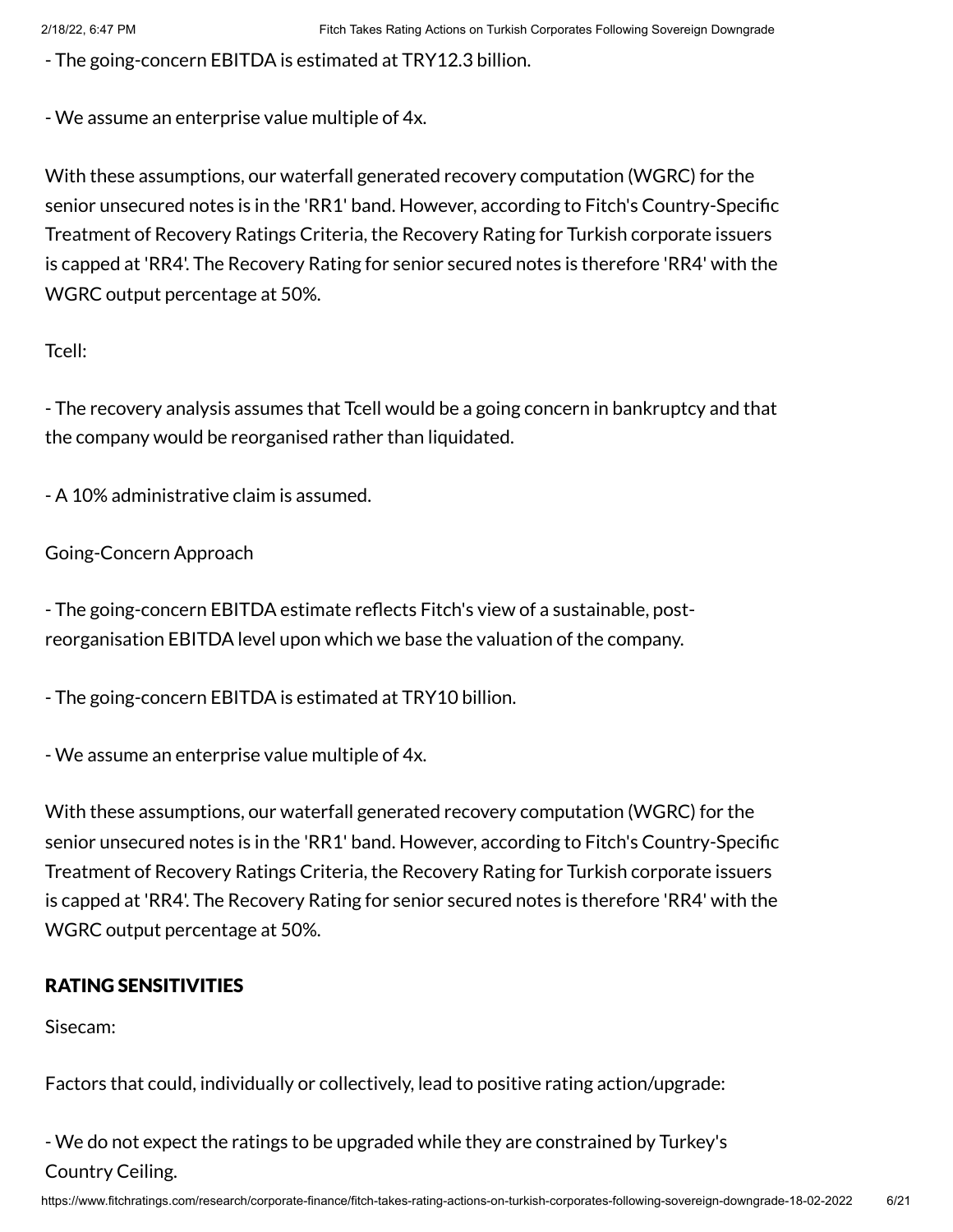Factors that could, individually or collectively, lead to negative rating action/downgrade:

- A lowering of Turkey's Country Ceiling.

- Funds from operations (FFO) margin below 8%.

- FFO net leverage above 4.0x on a sustained basis.

#### OYAK:

Factors that could, individually or collectively, lead to positive rating action/upgrade:

- We do not expect the rating to be upgraded while it is constrained by Turkey's Country Ceiling.

Factors that could, individually or collectively, lead to negative rating action/downgrade:

- Fitch-adjusted dividend interest coverage below 3.0x.

- Weakening in the credit quality of its portfolio, leading to a blended income stream assessment of 'b' or below.

- Fitch-adjusted LTV ratio sustained above 50 %.

- Decreased diversification of cash flow leading to increasing dependency on a single asset.

#### Arcelik:

Factors that could, individually or collectively, lead to positive rating action/upgrade:

- The ratings could be upgraded if Turkey's Country Ceiling was upgraded, in conjunction with an improvement in Arcelik's Standalone Credit Profile (SCP).

Factors that could, individually or collectively, lead to negative rating action/downgrade:

- A lowering of Turkey's Country Ceiling.

- Receivables-adjusted FFO net leverage above 3.5x.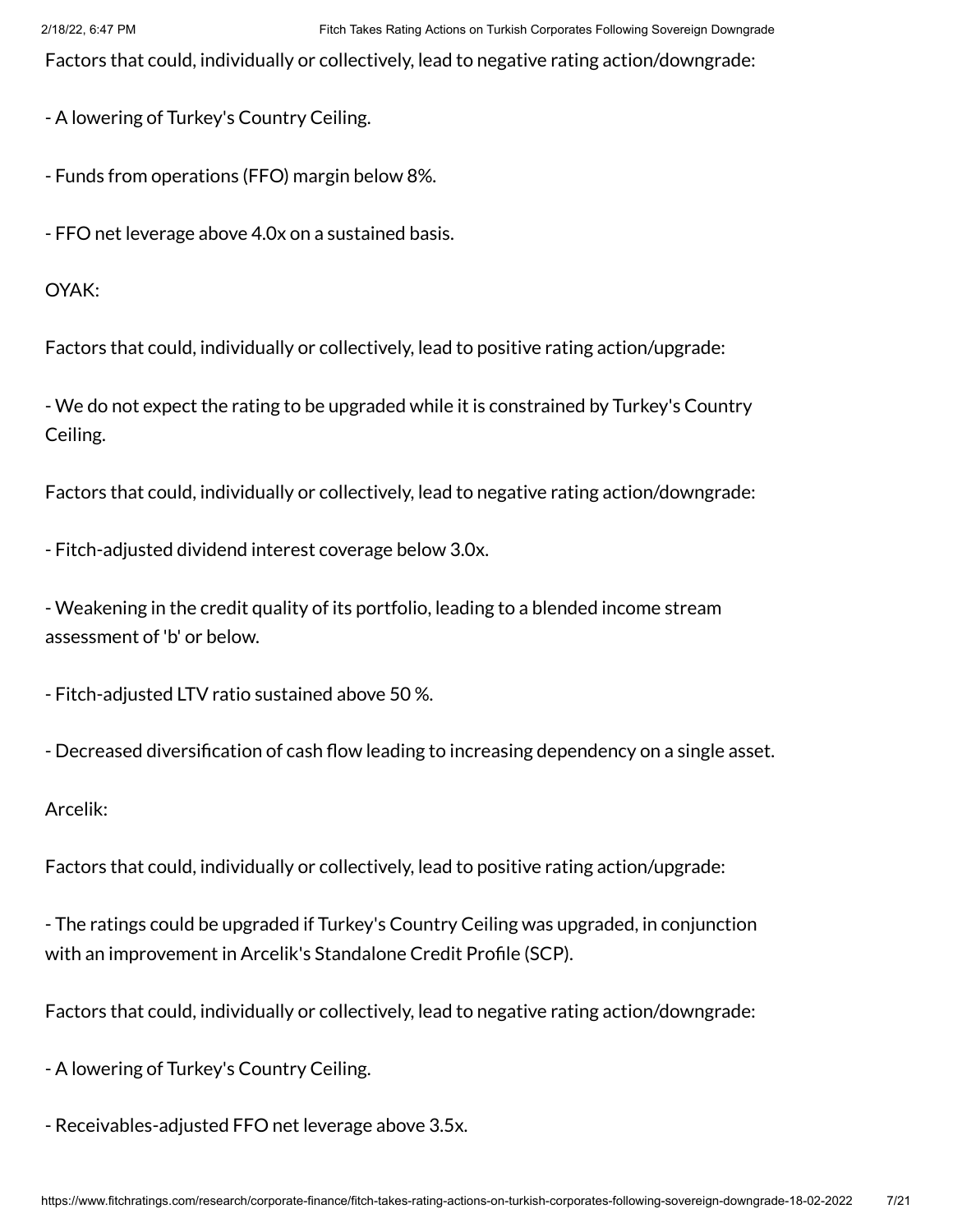- Substantial deterioration in liquidity.

- FFO margin below 6%.

- Consistently negative FCF.

TT:

Factors that could, individually or collectively, lead to positive rating action/upgrade:

- TT's LT FC and LC IDRs could be upgraded if Turkey's Country Ceiling or LT LC IDR were upgraded, respectively, assuming no change in TT's underlying credit quality.

Factors that could, individually or collectively, lead to negative rating action/downgrade:

- FFO net leverage above 4.0x on a sustained basis.

- Material deterioration in pre-dividend FCF margin, or in the regulatory or operating environments.

- Negative rating action on Turkey's Country Ceiling or LT LC IDR could lead to negative rating action on TT's LT FC and LC IDRs, respectively.

- Sustained increase in foreign-exchange (FX) mismatch between company's net debt and cash flows.

- Excessive reliance on short-term funding, without adequate liquidity over the next 12-18 months.

Tcell:

Factors that could, individually or collectively, lead to positive rating action/upgrade:

- An upgrade of the Country Ceiling, assuming no change in Tcell's underlying credit quality.

Factors that could, individually or collectively, lead to negative rating action/downgrade:

- FFO net leverage above 4.0x on a sustained basis.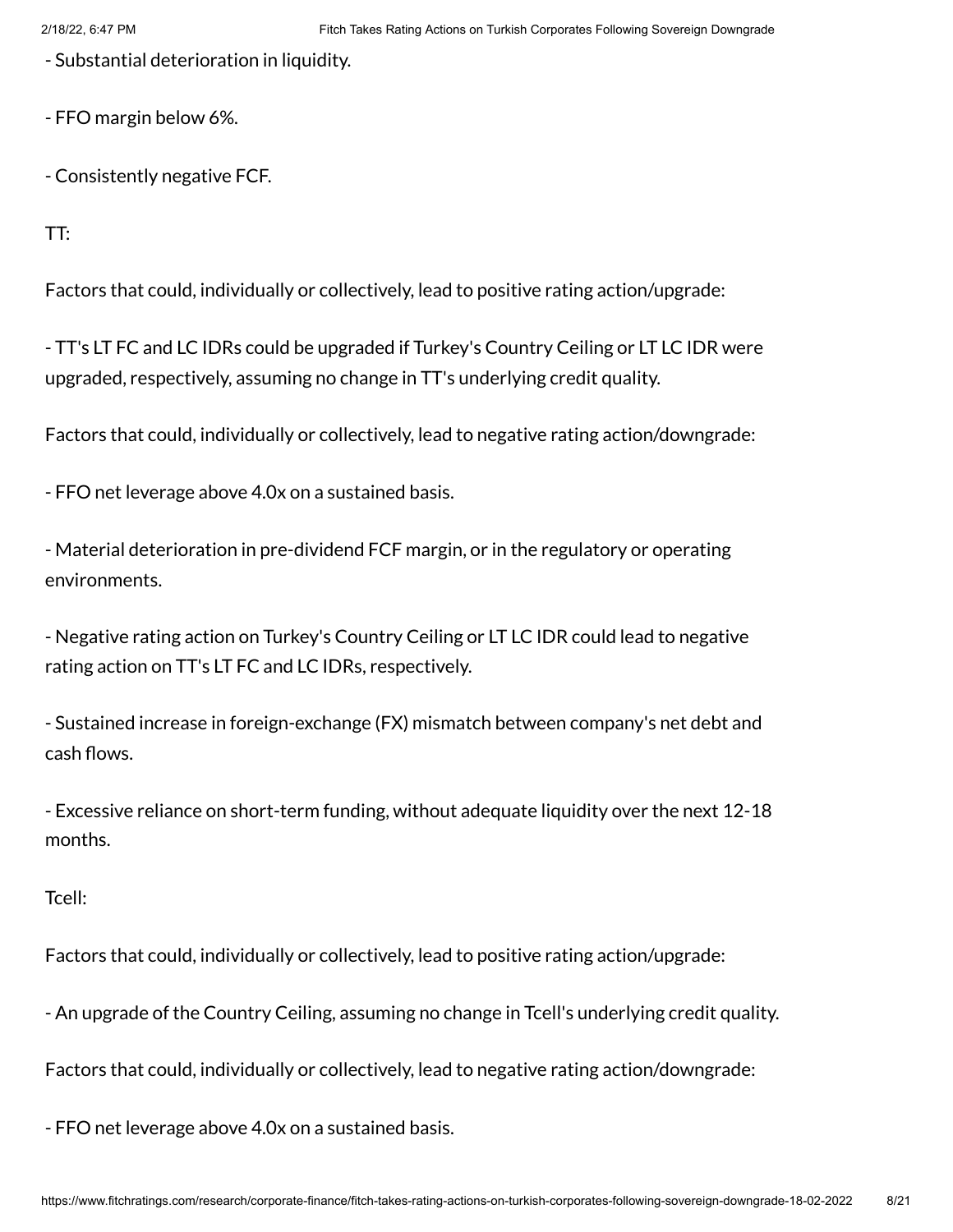- Material deterioration in pre-dividend FCF margin, or in the regulatory or operating environments.

- Sustained increase in FX mismatch between net debt and cash flows.

- A downgrade of Turkey's Country Ceiling.

- Excessive reliance on short-term funding, without adequate liquidity over the next 12-18 months.

Emlak Konut:

Factors that could, individually or collectively, lead to positive rating action/upgrade:

- An upgrade of the Country Ceiling or LT LC IDR.

- Reduced volatility of profits derived from the Turkish housing market.

- Consistently strong GDP growth, along with political stabilization.

- FFO gross and net leverage below 5x and 4.5x, respectively.

Factors that could, individually or collectively, lead to negative rating action/downgrade:

- Deterioration of the operating environment and downgrade of the Country Ceiling.

- FFO gross and net leverage above 6x and 5.5x, respectively.

- Material change in the relationship with TOKI, causing deterioration in Emlak Konut's financial profile and financial flexibility.

- Deterioration in liquidity profile over a sustained period.

Pegasus:

Factors that could, individually or collectively, lead to positive rating action/upgrade:

An upgrade is unlikely given the Negative Outlook on the IDR.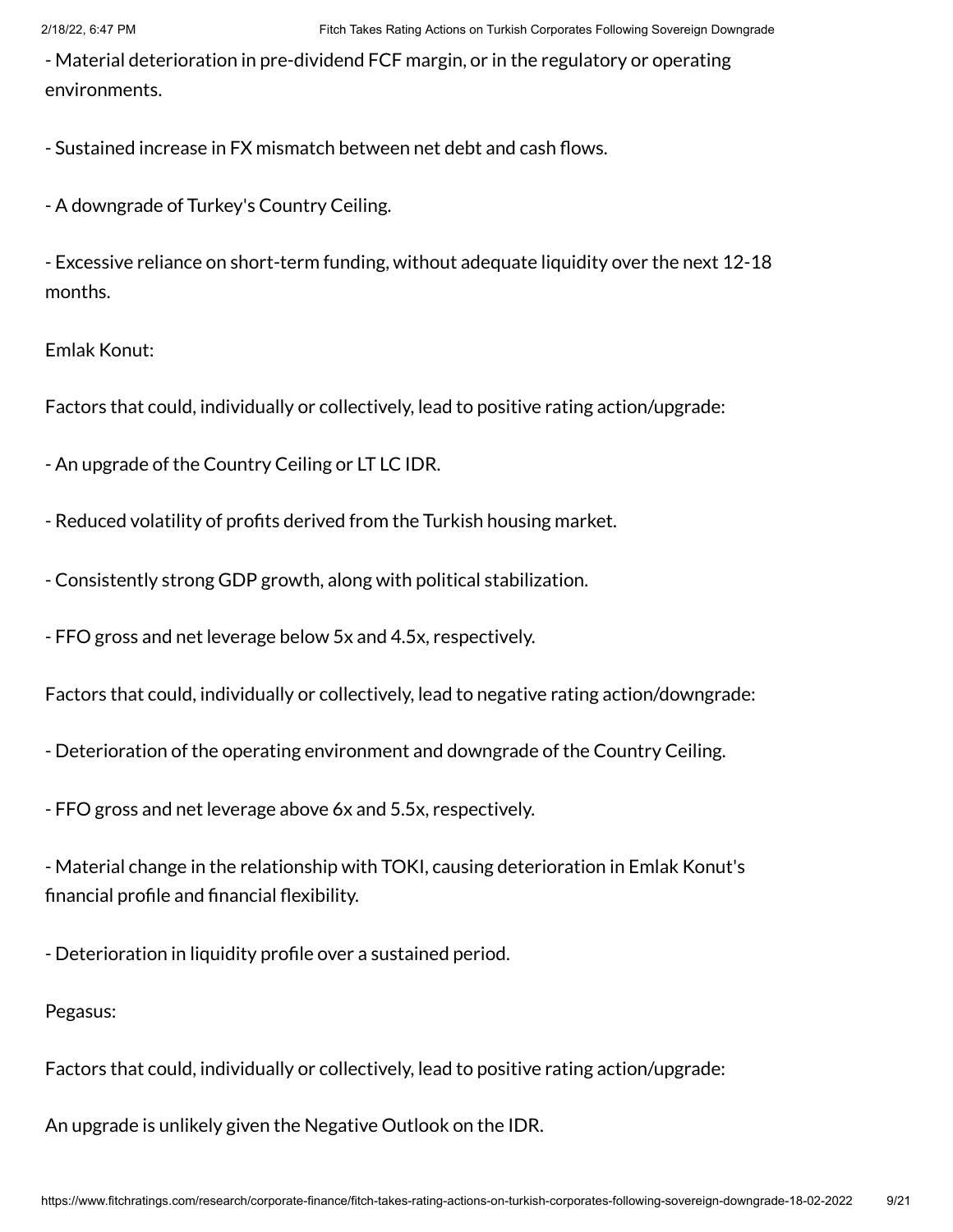Factors that could, individually or collectively, lead to negative rating action/downgrade:

- Negative free cash flow (FCF) through the cycle and FFO adjusted net leverage above 3.7x and/or FFO adjusted gross leverage above 5x on a sustained basis.

- FFO fixed charge cover below 1.5x.

- A downgrade of Turkey's Country Ceiling would be negative for the airline's LT FC IDR and a downgrade of Turkey's LT LC IDR would be negative for the airline's LT LC IDR.

Bosphorus 2015-1 Class A:

Positive rating action is not expected in the near term due to coronavirus-related pressures on the airline industry and collateral values.

- The rating is based on a bottom-up analysis and is notched up from Turk Hava Yollari Anonim Ortakligi's (Turkish Airlines or THY) IDR. An upgrade of THY's IDR or improvement in collateral values leading to a top-down analysis-driven rating could lead to an upgrade if the Country Ceiling was upgraded.

Factors that could, individually or collectively, lead to negative rating action/downgrade:

- A downgrade of THY's IDR or of Turkey's Country Ceiling.

- A change in Fitch's expectation regarding the likelihood of affirmation or likely recovery.

#### BEST/WORST CASE RATING SCENARIO

International scale credit ratings of Non-Financial Corporate issuers have a best-case rating upgrade scenario (defined as the 99th percentile of rating transitions, measured in a positive direction) of three notches over a three-year rating horizon; and a worst-case rating downgrade scenario (defined as the 99th percentile of rating transitions, measured in a negative direction) of four notches over three years. The complete span of best- and worst-case scenario credit ratings for all rating categories ranges from 'AAA' to 'D'. Bestand worst-case scenario credit ratings are based on historical performance. For more information about the methodology used to determine sector-specific best- and worst-case scenario credit ratings, visit [https://www.fitchratings.com/site/re/10111579.](https://www.fitchratings.com/site/re/10111579)

#### LIQUIDITY AND DEBT STRUCTURE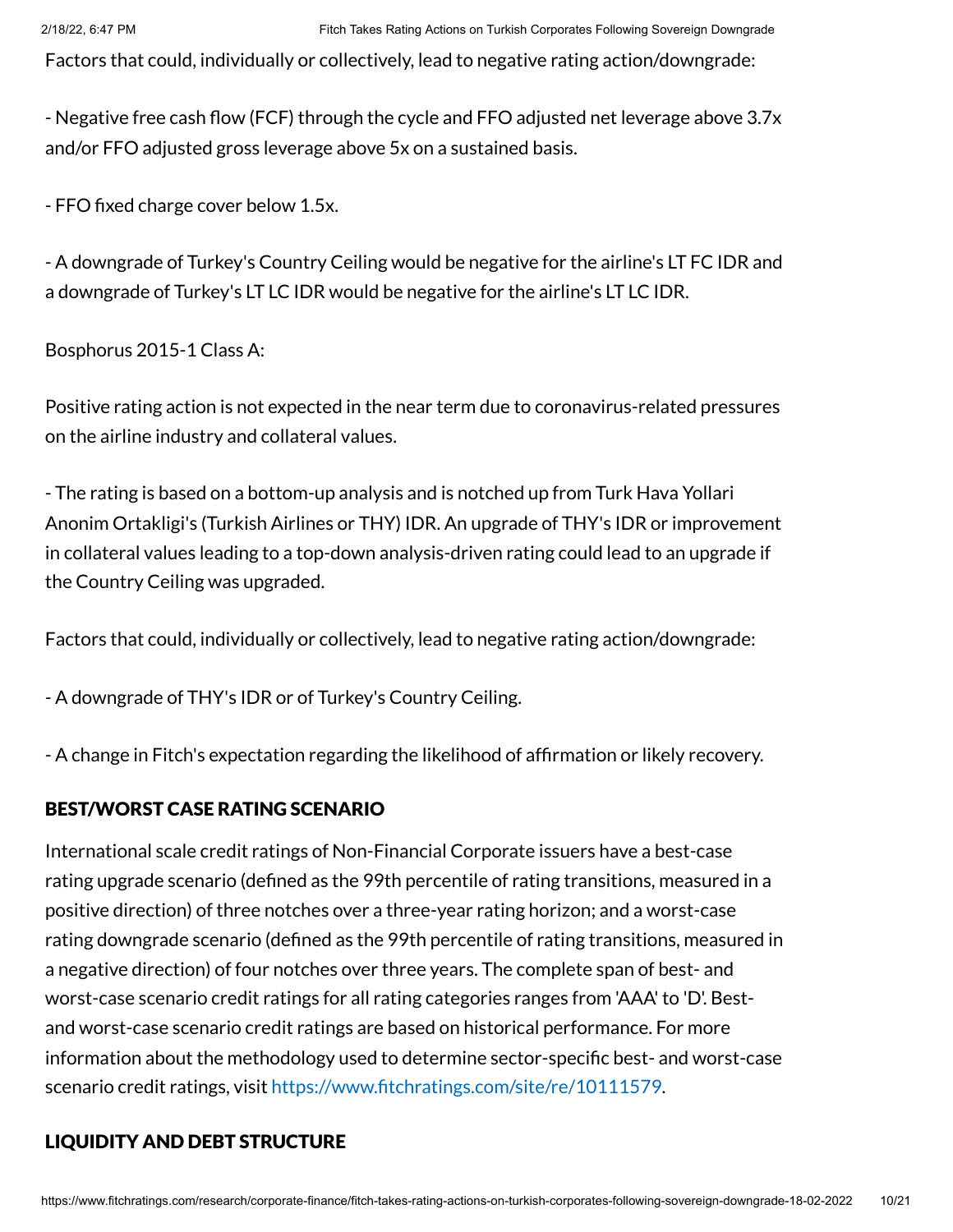See relevant RACs for each issuer.

#### Criteria Variation

Bosphorus Pass Through Certificates Series 2015-1A's 'BB' rating includes a criteria variation from 'Non-Financial Corporates Exceeding the Country Ceiling Rating Criteria'.

The criteria guide possible notch-uplift above Country Ceiling by a minimum number of years of hard currency (HC) debt service to be covered by 50% of HC EBITDA from exports or other offshore cash sources. The Bosphorus transaction benefits from a Paris-based (i.e. offshore) liquidity facility provider, which covers 18 months of debt service. We view this, in effect, as providing protection against transfer and convertibility risk, similar to our criteria guidance. We therefore allow Bosphorus's rating to exceed Turkey's 'B+' Country Ceiling by two notches. The 1.5x coverage of HC debt service requirement for a two-notch uplift is not met but this is mitigated by the fact the liquidity facility is dedicated to debt service of the EETC and cannot be used for other purposes.

#### SUMMARY OF FINANCIAL ADJUSTMENTS

See relevant RACs for each issuer.

# REFERENCES FOR SUBSTANTIALLY MATERIAL SOURCE CITED AS KEY DRIVER OF RATING

The principal sources of information used in the analysis are described in the Applicable Criteria.

#### ESG CONSIDERATIONS

Unless otherwise disclosed in this section, the highest level of ESG credit relevance is a score of '3'. This means ESG issues are credit-neutral or have only a minimal credit impact on the entity, either due to their nature or the way in which they are being managed by the entity. For more information on Fitch's ESG Relevance Scores, visit [www.fitchratings.com/esg](http://www.fitchratings.com/esg)

#### RATING ACTIONS

| ENTITY / DEBT $\div$ | <b>RATING ≑</b> | <b>RECOVERY</b> | <b>PRIOR <math>\div</math></b> |
|----------------------|-----------------|-----------------|--------------------------------|
|                      |                 |                 |                                |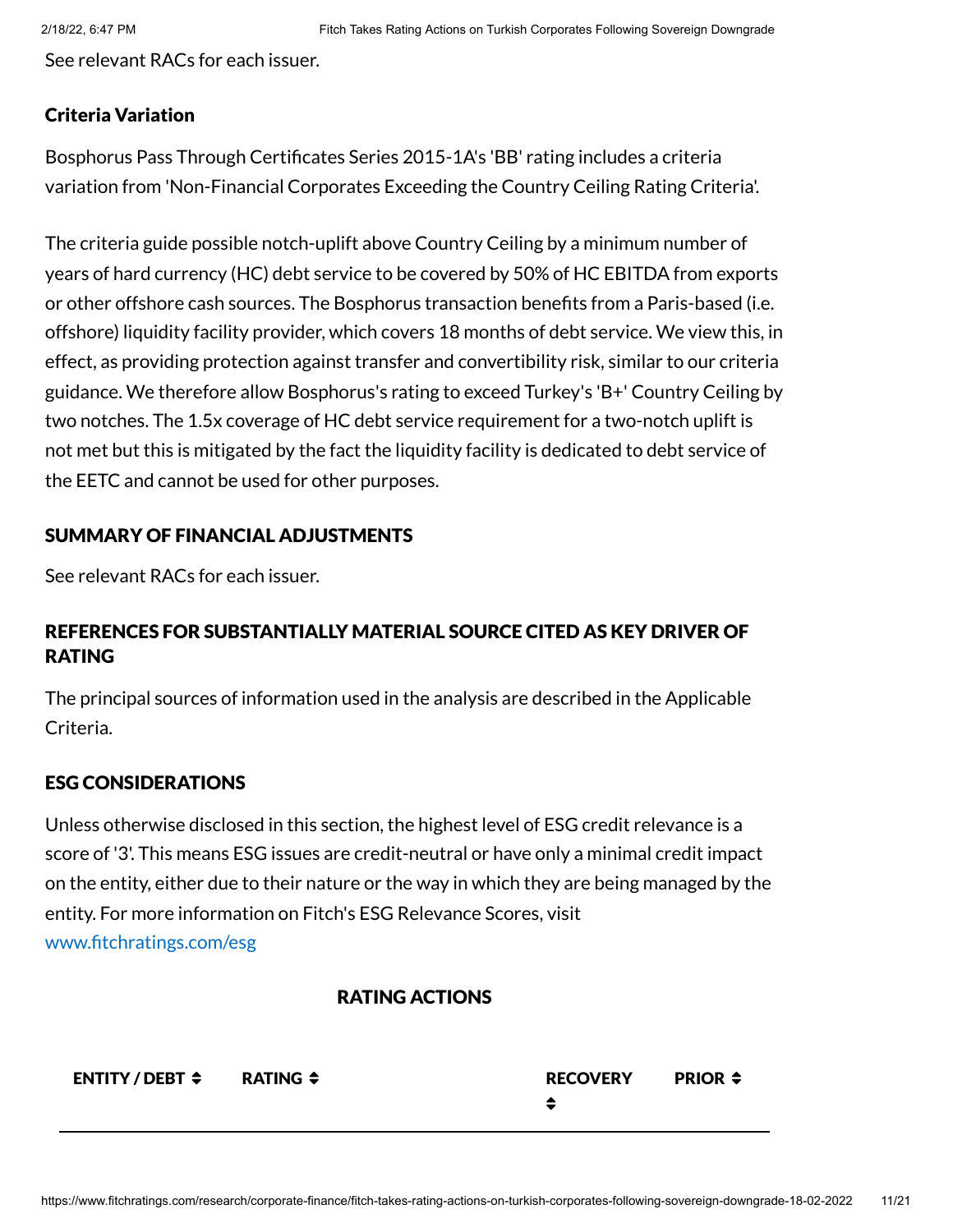| <b>Emlak Konut</b><br>Gayrimenkul<br>Yatirim Ortakligi<br>A.S. | LT IDR<br>B+ Rating Outlook Negative<br>Downgrade          |     | <b>BB-Rating</b><br>Outlook<br>Negative |
|----------------------------------------------------------------|------------------------------------------------------------|-----|-----------------------------------------|
|                                                                | LC LT IDR<br>B+ Rating Outlook Negative<br>Downgrade       |     | <b>BB-Rating</b><br>Outlook<br>Negative |
| <b>Turk</b><br>Telekomunikasyon<br>A.S.                        | LT IDR<br>B+ Rating Outlook Negative<br>Downgrade          |     | <b>BB-Rating</b><br>Outlook<br>Negative |
|                                                                | LC LT IDR<br><b>BB-Rating Outlook Negative</b><br>Affirmed |     | <b>BB-Rating</b><br>Outlook<br>Stable   |
| senior<br>unsecured                                            | LT<br>$B+$<br>Downgrade                                    | RR4 | BB-                                     |
| Turkiye Sise ve<br>Cam Fabrikalari AS                          | LT IDR<br>B+ Rating Outlook Negative<br>Downgrade          |     | <b>BB-Rating</b><br>Outlook<br>Negative |
| senior<br>unsecured                                            | LT<br>Downgrade<br>B+                                      | RR4 | BB-                                     |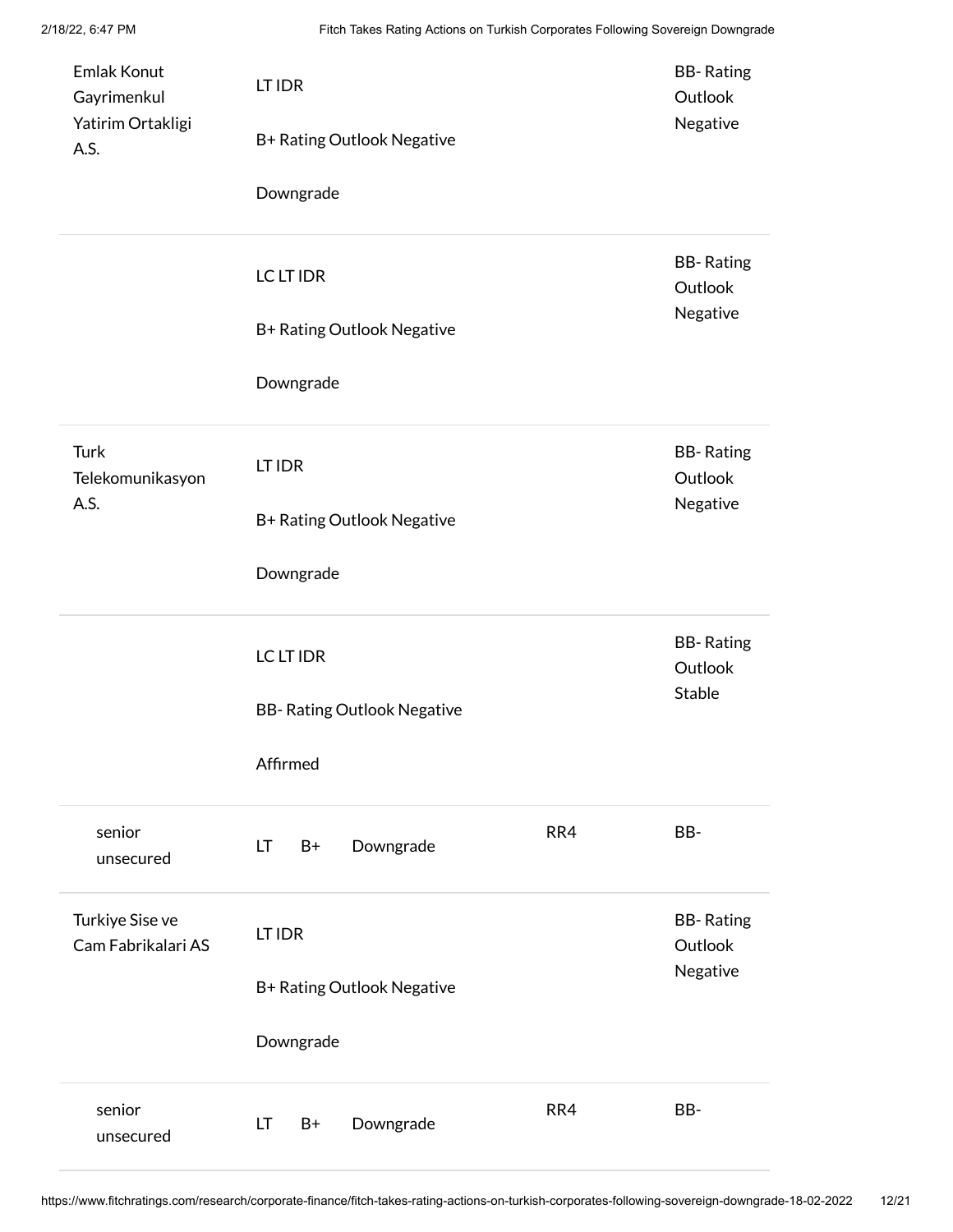| <b>Turkcell Iletisim</b><br>Hizmetleri A.S | LT IDR<br>B+ Rating Outlook Negative        | <b>BB-Rating</b><br>Outlook<br>Negative |
|--------------------------------------------|---------------------------------------------|-----------------------------------------|
|                                            | Downgrade                                   |                                         |
| senior<br>unsecured                        | RR4<br>LT<br>Downgrade<br>B+                | BB-                                     |
| Pegasus Hava<br>Tasimaciligi A.S.          | LT IDR<br><b>BB-Rating Outlook Negative</b> | <b>BB-Rating</b><br>Outlook<br>Negative |
|                                            | Affirmed                                    |                                         |
|                                            | LC LT IDR                                   | <b>BB-Rating</b><br>Outlook             |
|                                            | <b>BB-Rating Outlook Negative</b>           | Negative                                |
|                                            | Affirmed                                    |                                         |
| senior<br>unsecured                        | LT<br>BB-<br>Affirmed                       | BB-                                     |
| Arcelik A.S.                               | LT IDR                                      | <b>BB+ Rating</b><br>Outlook            |
|                                            | <b>BB Rating Outlook Negative</b>           | Negative                                |
|                                            | Downgrade                                   |                                         |
|                                            | LC LT IDR                                   | <b>BB+Rating</b><br>Outlook             |
|                                            | BB+ Rating Outlook Stable                   | Stable                                  |
|                                            | Affirmed                                    |                                         |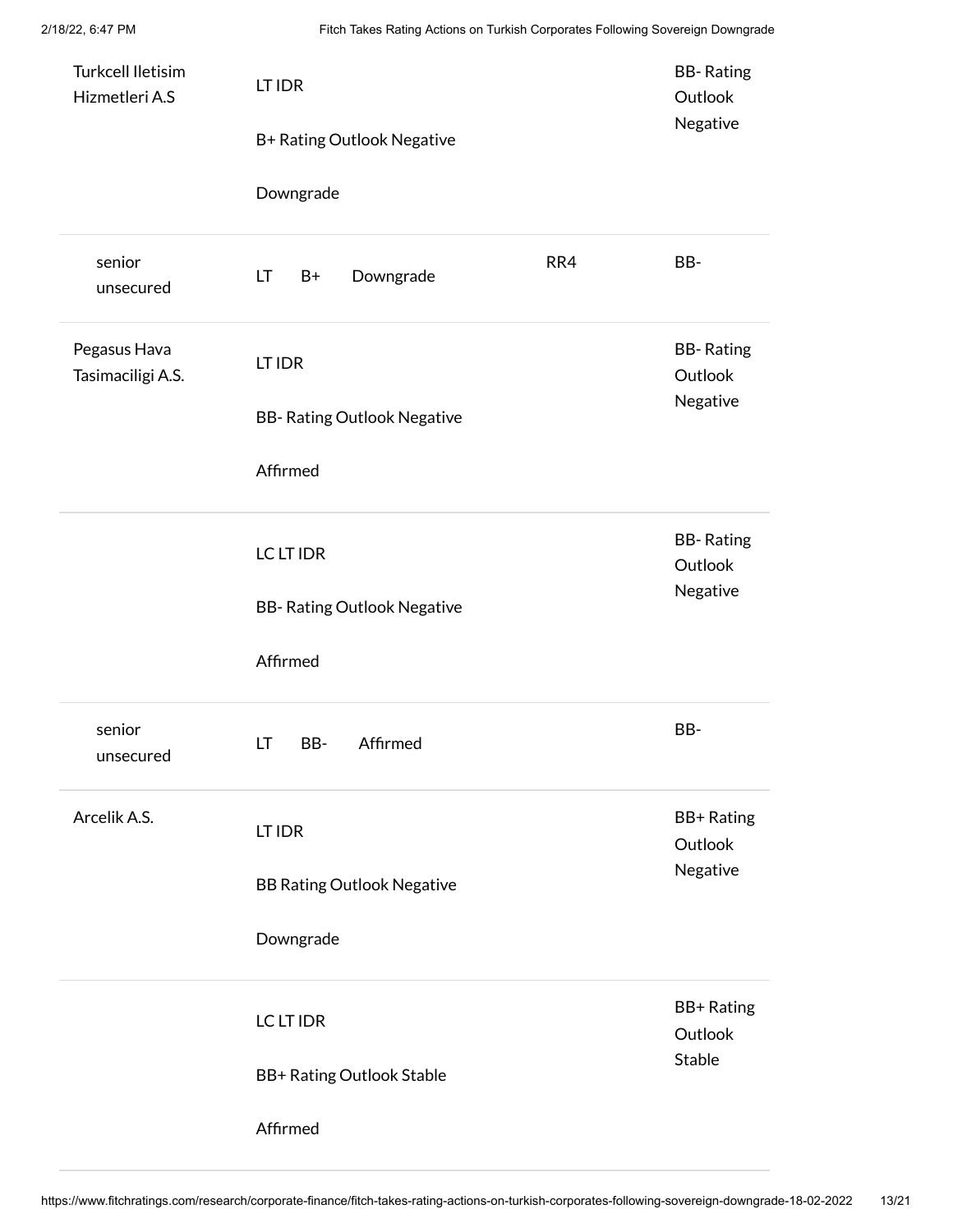| senior<br>unsecured                                                       | LT<br>BB<br>Downgrade                | BB+                                     |
|---------------------------------------------------------------------------|--------------------------------------|-----------------------------------------|
| Ordu Yardimlasma<br>Kurumu (Oyak)                                         | LT IDR<br>B+ Rating Outlook Negative | <b>BB-Rating</b><br>Outlook<br>Negative |
|                                                                           | Downgrade                            |                                         |
| <b>Bosphorus Pass</b><br>Through<br><b>Certificates Series</b><br>2015-1A |                                      |                                         |
| senior secured                                                            | LT<br>Affirmed<br><b>BB</b>          | <b>BB</b>                               |

#### VIEW ADDITIONAL RATING DETAILS

#### FITCH RATINGS ANALYSTS

#### **Slava Bunkov**

Senior Director Primary Rating Analyst +7 495 956 9931 slava.bunkov@fitchratings.com Fitch Ratings CIS Ltd Business Centre Light House, 6th Floor 26 Valovaya St. Moscow 115054

# **Cigdem Cerit**

**Director** Primary Rating Analyst +34 93 467 8840 cigdem.cerit@fitchratings.com Fitch Ratings Ireland Spanish Branch, Sucursal en España Av. Diagonal 601 Barcelona 08028

# **Diego Della Maggiore**

Director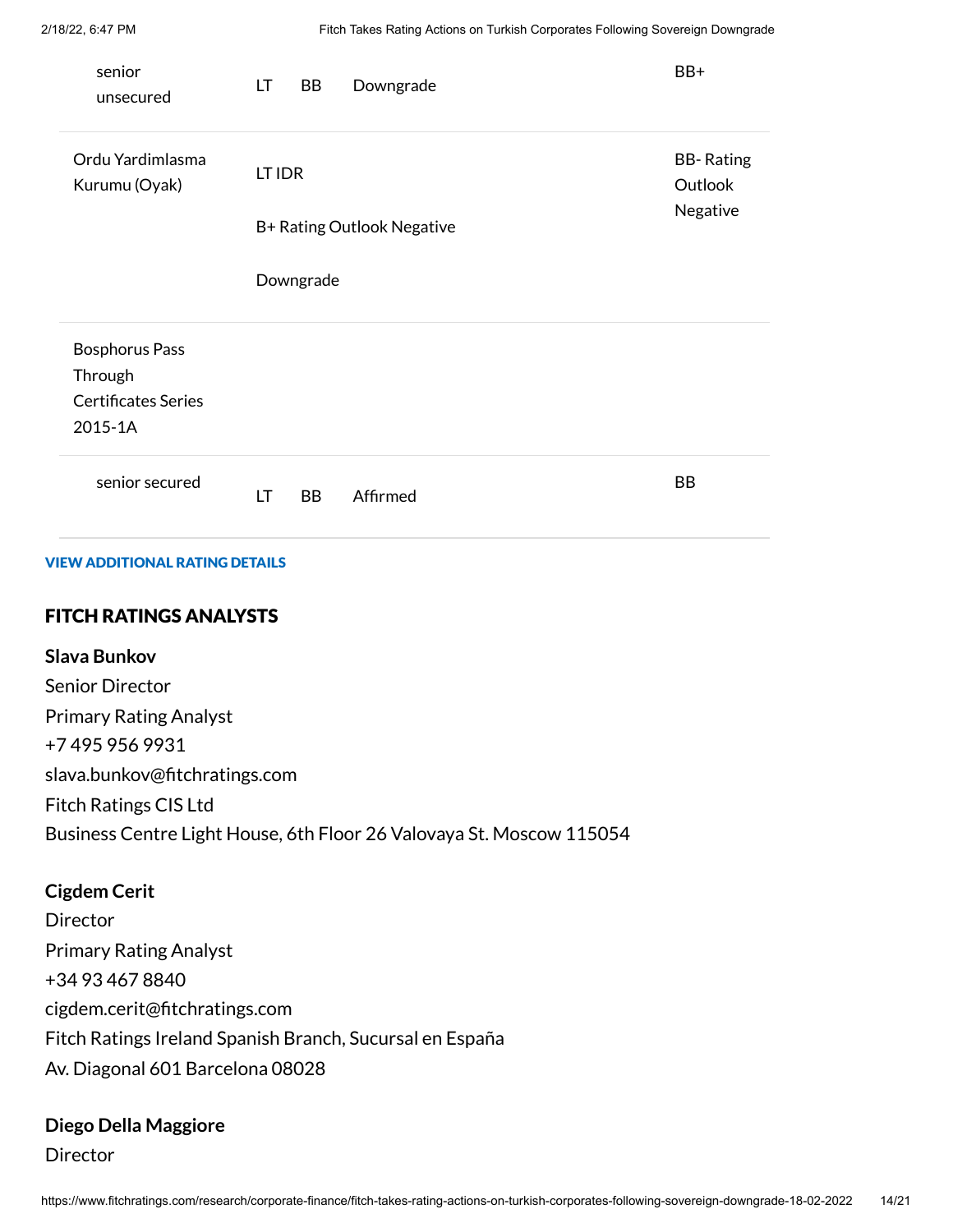Primary Rating Analyst +44 20 3530 1797 diego.dellamaggiore@fitchratings.com Fitch Ratings Ltd 30 North Colonnade, Canary Wharf London E14 5GN

#### **Raman Singla**

**Director** Primary Rating Analyst +44 20 3530 1728 raman.singla@fitchratings.com Fitch Ratings Ltd 30 North Colonnade, Canary Wharf London E14 5GN

#### **Hugh Shim, CFA**

**Director** Primary Rating Analyst +44 20 3530 1724 hugh.shim@fitchratings.com Fitch Ratings Ltd 30 North Colonnade, Canary Wharf London E14 5GN

#### **Tom Steabler, ACA**

**Director** Secondary Rating Analyst +44 20 3530 1661 tom.steabler@fitchratings.com

#### **Shrouk Diab**

Associate Director Secondary Rating Analyst +971 4 424 1250 shrouk.diab@fitchratings.com

# **Jad Salem**

Associate Director Secondary Rating Analyst +971 4 424 1245 jad.salem@fitchratings.com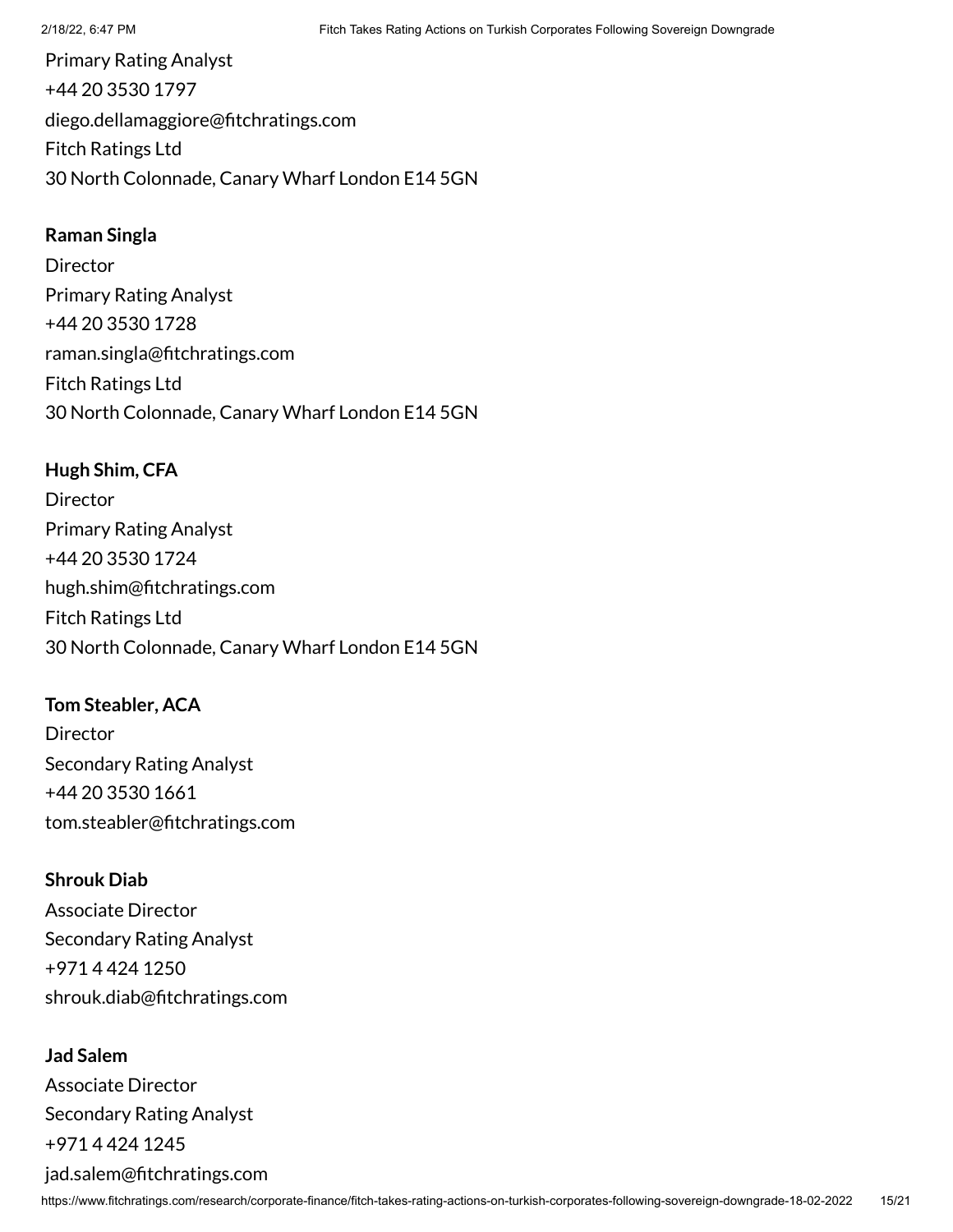#### **Samer Haydar**

**Director** Secondary Rating Analyst +971 4 424 1240 samer.haydar@fitchratings.com

#### **Hugh Shim, CFA**

**Director** Secondary Rating Analyst +44 20 3530 1724 hugh.shim@fitchratings.com

#### **Raman Singla**

**Director** Secondary Rating Analyst +44 20 3530 1728 raman.singla@fitchratings.com

#### **Arkadiusz Wicik, CFA**

Senior Director Committee Chairperson +48 22 338 6286 arkadiusz.wicik@fitchratings.com

# MEDIA CONTACTS

**Tahmina Pinnington-Mannan** London +44 20 3530 1128 tahmina.p-mannan@thefitchgroup.com

Additional information is available on [www.fitchratings.com](http://www.fitchratings.com/)

#### PARTICIPATION STATUS

The rated entity (and/or its agents) or, in the case of structured finance, one or more of the transaction parties participated in the rating process except that the following issuer(s), if any, did not participate in the rating process, or provide additional information, beyond the issuer's available public disclosure.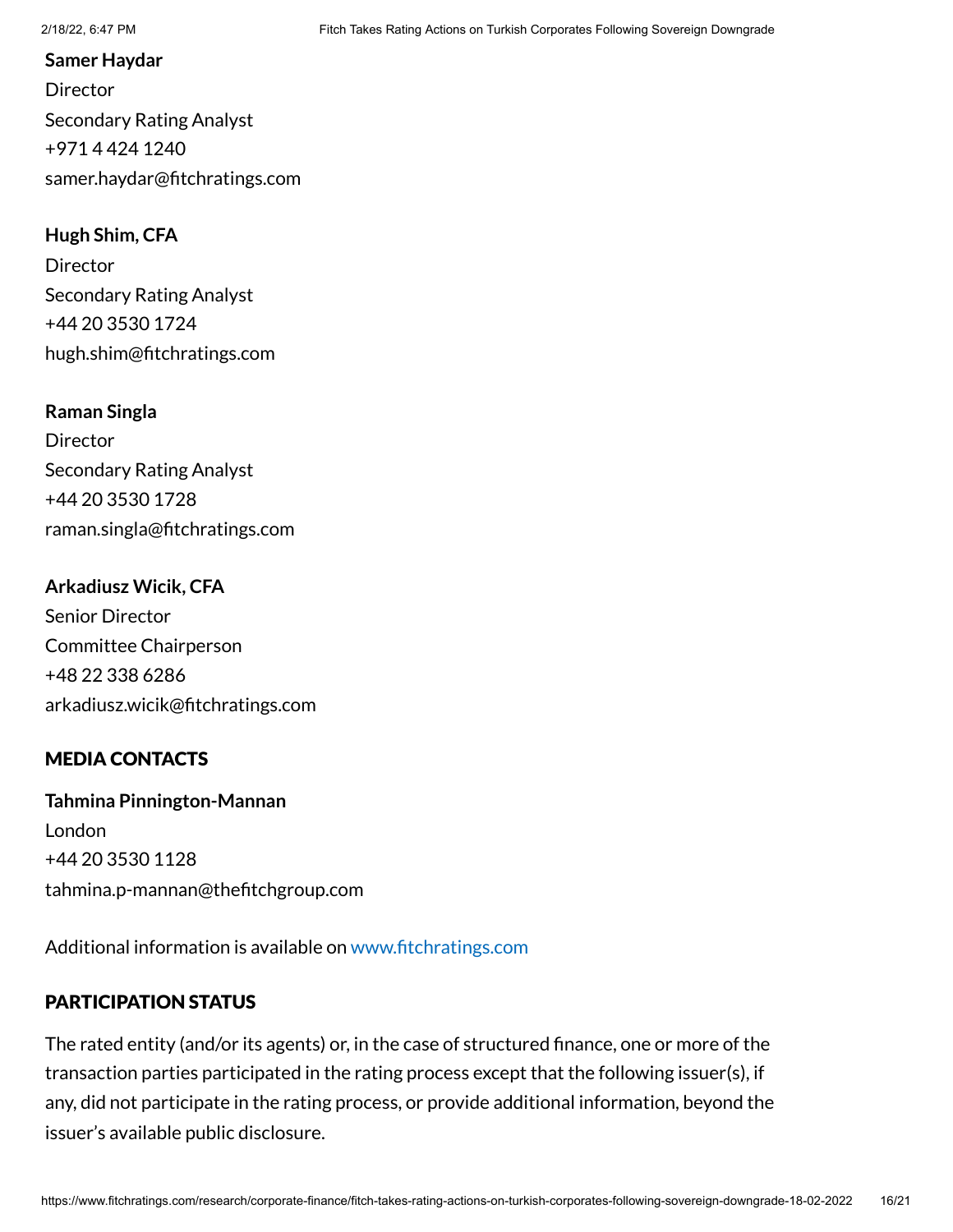#### APPLICABLE CRITERIA

[Country-Specific Treatment](https://www.fitchratings.com/research/corporate-finance/country-specific-treatment-of-recovery-ratings-criteria-05-01-2021) of Recovery Ratings Criteria (pub. 05 Jan 2021) [Non-Financial](https://www.fitchratings.com/research/corporate-finance/non-financial-corporates-exceeding-country-ceiling-rating-criteria-08-01-2021) Corporates Exceeding the Country Ceiling Rating Criteria (pub. 08 Jan 2021) Corporates Recovery Ratings and Instrument [Ratings Criteria](https://www.fitchratings.com/research/corporate-finance/corporates-recovery-ratings-instrument-ratings-criteria-09-04-2021) (pub. 09 Apr 2021) (including rating assumption sensitivity) Aircraft [Enhanced Equipment](https://www.fitchratings.com/research/corporate-finance/aircraft-enhanced-equipment-trust-certificates-rating-criteria-31-08-2021) Trust Certificates Rating Criteria (pub. 31 Aug 2021) (including rating assumption sensitivity) Corporate Rating Criteria (pub. 15 Oct 2021) (including rating [assumption](https://www.fitchratings.com/research/corporate-finance/corporate-rating-criteria-15-10-2021) sensitivity) Sector Navigators - [Addendum](https://www.fitchratings.com/research/corporate-finance/sector-navigators-addendum-to-corporate-rating-criteria-15-10-2021) to the Corporate Rating Criteria (pub. 15 Oct 2021) Investment Holding Companies Rating Criteria (pub. 12 Nov 2021) (including rating [assumption](https://www.fitchratings.com/research/corporate-finance/investment-holding-companies-rating-criteria-12-11-2021) sensitivity)

Parent [and Subsidiary](https://www.fitchratings.com/research/corporate-finance/parent-subsidiary-linkage-rating-criteria-01-12-2021) Linkage Rating Criteria (pub. 01 Dec 2021)

#### APPLICABLE MODELS

Numbers in parentheses accompanying applicable model(s) contain hyperlinks to criteria providing description of model(s).

Corporate Monitoring & Forecasting Model (COMFORT Model), v7.9.0 ([1\)](https://www.fitchratings.com/research/corporate-finance/corporate-rating-criteria-15-10-2021)

Enhanced Equipment Trust Certificates Model, v2.1.1 [\(1](https://www.fitchratings.com/research/corporate-finance/aircraft-enhanced-equipment-trust-certificates-rating-criteria-31-08-2021))

#### ADDITIONAL DISCLOSURES

[Dodd-Frank](https://www.fitchratings.com/research/corporate-finance/fitch-takes-rating-actions-on-turkish-corporates-following-sovereign-downgrade-18-02-2022/dodd-frank-disclosure) Rating Information Disclosure Form Solicitation Status [Endorsement](#page-19-0) Policy

#### ENDORSEMENT STATUS

Turkcell Iletisim Hizmetleri A.S New York 1980 NE UK Issued, EU Endorsed Turk Telekomunikasyon A.S. UK Issued, EU Endorsed Arcelik A.S. EU Issued, UK Endorsed Turkiye Sise ve Cam Fabrikalari AS EU Issued, UK Endorsed Ordu Yardimlasma Kurumu (Oyak) EU Issued, UK Endorsed Emlak Konut Gayrimenkul Yatirim Ortakligi A.S. UK Issued, EU Endorsed Bosphorus Pass Through Certificates Series 2015-1A UK Issued, EU Endorsed Pegasus Hava Tasimaciligi A.S. UK Issued, EU Endorsed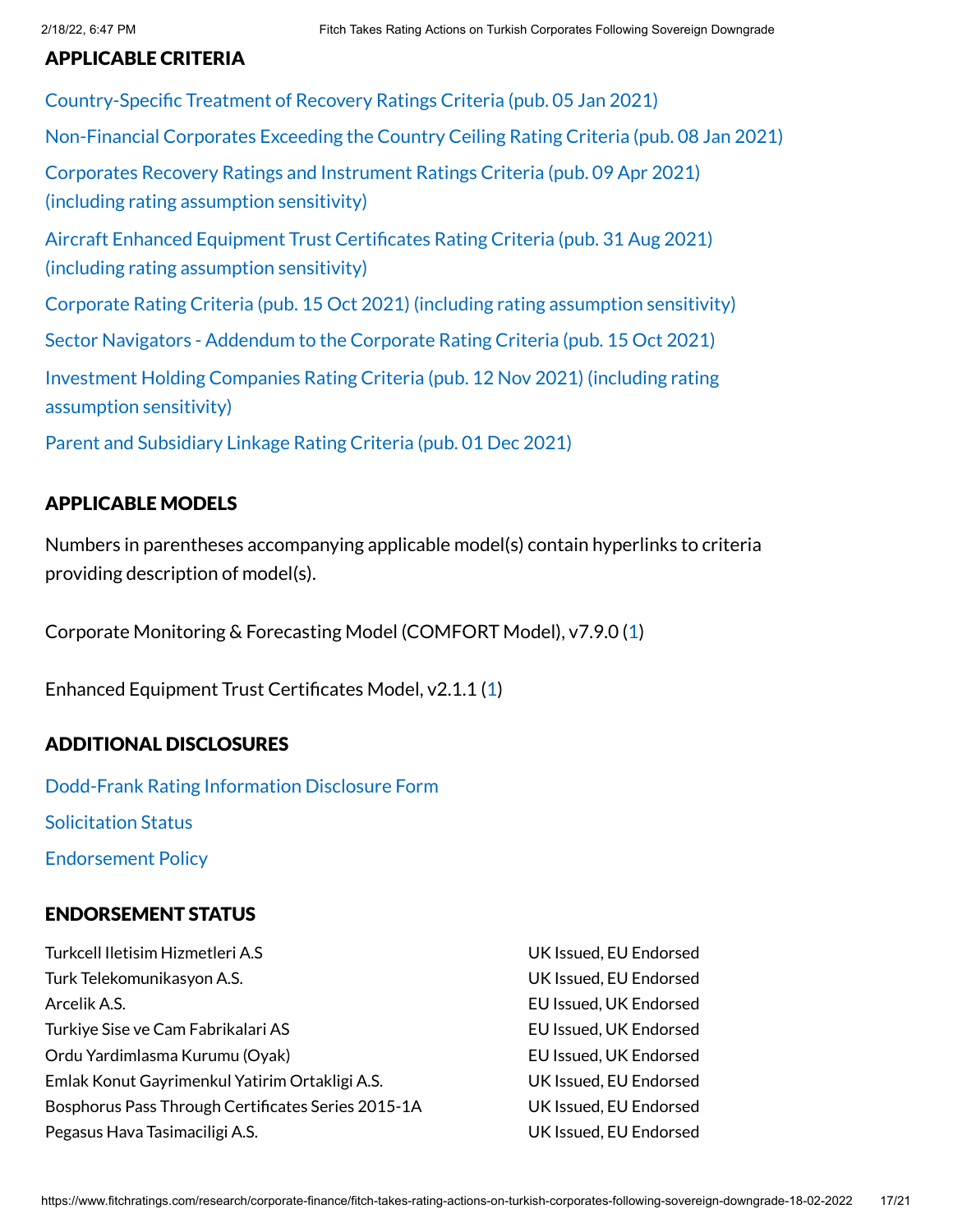#### DISCLAIMER

ALL FITCH CREDIT RATINGS ARE SUBJECT TO CERTAIN LIMITATIONS AND DISCLAIMERS. PLEASE READ THESE LIMITATIONS AND DISCLAIMERS BY FOLLOWING THIS LINK: [HTTPS://WWW.FITCHRATINGS.COM/UNDERSTANDINGCREDITRATINGS](https://www.fitchratings.com/UNDERSTANDINGCREDITRATINGS). IN ADDITION, THE FOLLOWING [HTTPS://WWW.FITCHRATINGS.COM/RATING-](https://www.fitchratings.com/rating-definitions-document)DEFINITIONS-DOCUMENT DETAILS FITCH'S RATING DEFINITIONS FOR EACH RATING SCALE AND RATING CATEGORIES, INCLUDING DEFINITIONS RELATING TO DEFAULT. PUBLISHED RATINGS, CRITERIA, AND METHODOLOGIES ARE AVAILABLE FROM THIS SITE AT ALL TIMES. FITCH'S CODE OF CONDUCT, CONFIDENTIALITY, CONFLICTS OF INTEREST, AFFILIATE FIREWALL, COMPLIANCE, AND OTHER RELEVANT POLICIES AND PROCEDURES ARE ALSO AVAILABLE FROM THE CODE OF CONDUCT SECTION OF THIS SITE. DIRECTORS AND SHAREHOLDERS RELEVANT INTERESTS ARE AVAILABLE AT [HTTPS://WWW.FITCHRATINGS.COM/SITE/REGULATORY](https://www.fitchratings.com/site/regulatory). FITCH MAY HAVE PROVIDED ANOTHER PERMISSIBLE SERVICE OR ANCILLARY SERVICE TO THE RATED ENTITY OR ITS RELATED THIRD PARTIES. DETAILS OF PERMISSIBLE SERVICE(S) FOR WHICH THE LEAD ANALYST IS BASED IN AN ESMA- OR FCA-REGISTERED FITCH RATINGS COMPANY (OR BRANCH OF SUCH A COMPANY) OR ANCILLARY SERVICE(S) CAN BE FOUND ON THE ENTITY SUMMARY PAGE FOR THIS ISSUER ON THE FITCH RATINGS WEBSITE.

#### READ LESS

# COPYRIGHT

Copyright © 2022 by Fitch Ratings, Inc., Fitch Ratings Ltd. and its subsidiaries. 33 Whitehall Street, NY, NY 10004. Telephone: 1-800-753-4824, (212) 908-0500. Fax: (212) 480-4435. Reproduction or retransmission in whole or in part is prohibited except by permission. All rights reserved. In issuing and maintaining its ratings and in making other reports (including forecast information), Fitch relies on factual information it receives from issuers and underwriters and from other sources Fitch believes to be credible. Fitch conducts a reasonable investigation of the factual information relied upon by it in accordance with its ratings methodology, and obtains reasonable verification of that information from independent sources, to the extent such sources are available for a given security or in a given jurisdiction. The manner of Fitch's factual investigation and the scope of the thirdparty verification it obtains will vary depending on the nature of the rated security and its issuer, the requirements and practices in the jurisdiction in which the rated security is offered and sold and/or the issuer is located, the availability and nature of relevant public information, access to the management of the issuer and its advisers, the availability of preexisting third-party verifications such as audit reports, agreed-upon procedures letters,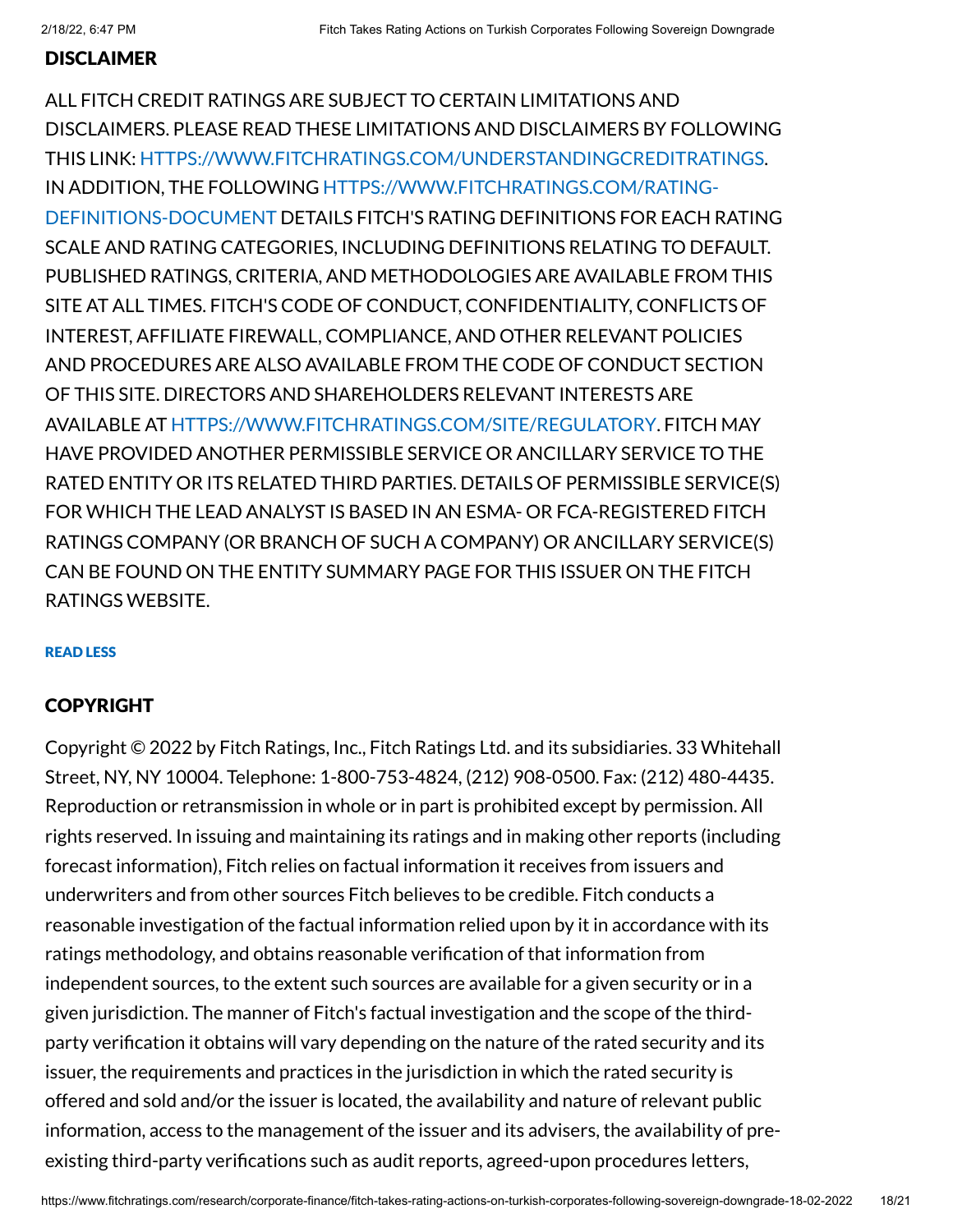appraisals, actuarial reports, engineering reports, legal opinions and other reports provided by third parties, the availability of independent and competent third- party verification sources with respect to the particular security or in the particular jurisdiction of the issuer, and a variety of other factors. Users of Fitch's ratings and reports should understand that neither an enhanced factual investigation nor any third-party verification can ensure that all of the information Fitch relies on in connection with a rating or a report will be accurate and complete. Ultimately, the issuer and its advisers are responsible for the accuracy of the information they provide to Fitch and to the market in offering documents and other reports. In issuing its ratings and its reports, Fitch must rely on the work of experts, including independent auditors with respect to financial statements and attorneys with respect to legal and tax matters. Further, ratings and forecasts of financial and other information are inherently forward-looking and embody assumptions and predictions about future events that by their nature cannot be verified as facts. As a result, despite any verification of current facts, ratings and forecasts can be affected by future events or conditions that were not anticipated at the time a rating or forecast was issued or affirmed. The information in this report is provided "as is" without any representation or warranty of any kind, and Fitch does not represent or warrant that the report or any of its contents will meet any of the requirements of a recipient of the report. A Fitch rating is an opinion as to the creditworthiness of a security. This opinion and reports made by Fitch are based on established criteria and methodologies that Fitch is continuously evaluating and updating. Therefore, ratings and reports are the collective work product of Fitch and no individual, or group of individuals, is solely responsible for a rating or a report. The rating does not address the risk of loss due to risks other than credit risk, unless such risk is specifically mentioned. Fitch is not engaged in the offer or sale of any security. All Fitch reports have shared authorship. Individuals identified in a Fitch report were involved in, but are not solely responsible for, the opinions stated therein. The individuals are named for contact purposes only. A report providing a Fitch rating is neither a prospectus nor a substitute for the information assembled, verified and presented to investors by the issuer and its agents in connection with the sale of the securities. Ratings may be changed or withdrawn at any time for any reason in the sole discretion of Fitch. Fitch does not provide investment advice of any sort. Ratings are not a recommendation to buy, sell, or hold any security. Ratings do not comment on the adequacy of market price, the suitability of any security for a particular investor, or the tax-exempt nature or taxability of payments made in respect to any security. Fitch receives fees from issuers, insurers, guarantors, other obligors, and underwriters for rating securities. Such fees generally vary from US\$1,000 to US\$750,000 (or the applicable currency equivalent) per issue. In certain cases, Fitch will rate all or a number of issues issued by a particular issuer, or insured or guaranteed by a particular insurer or guarantor, for a single annual fee. Such fees are expected to vary from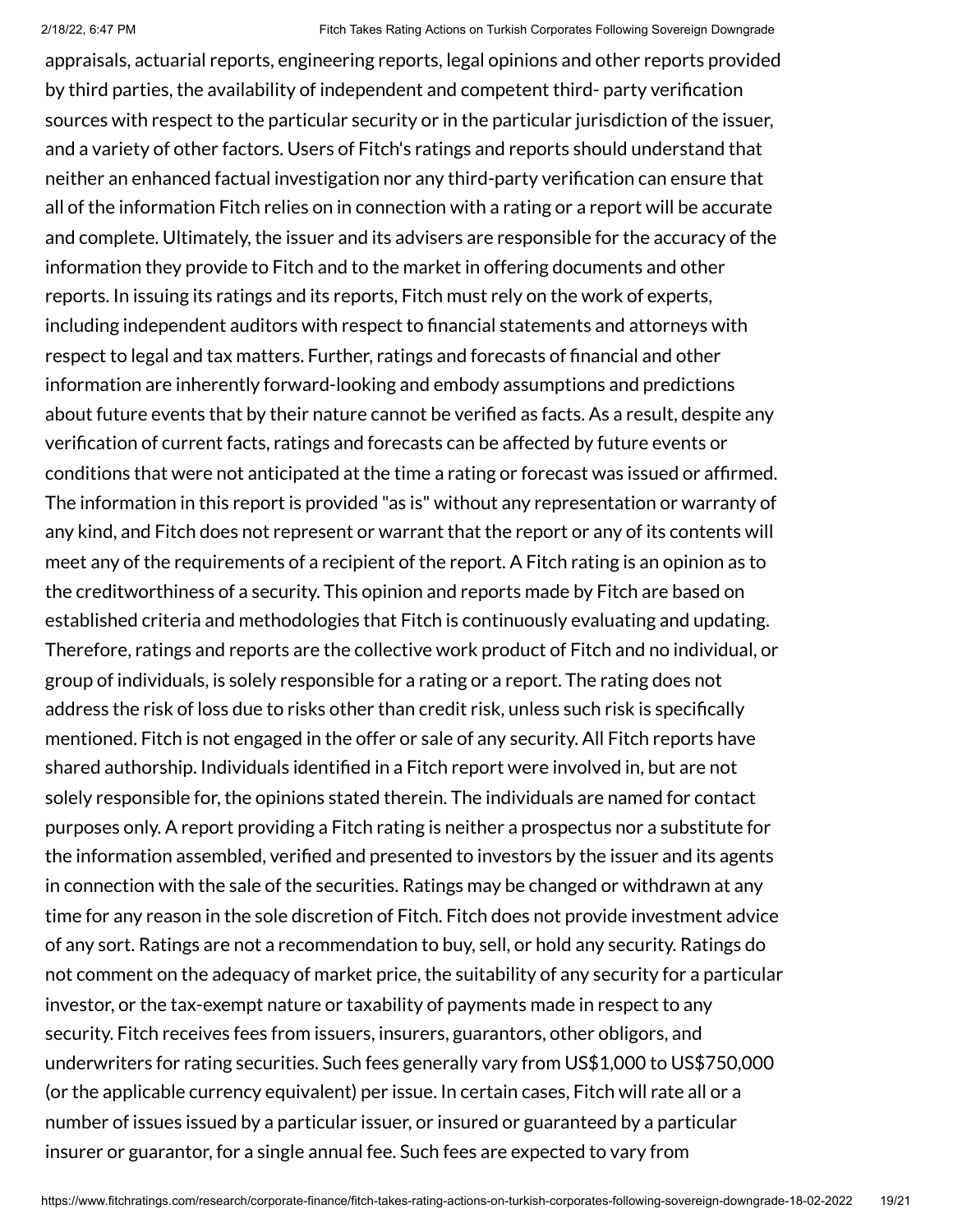US\$10,000 to US\$1,500,000 (or the applicable currency equivalent). The assignment, publication, or dissemination of a rating by Fitch shall not constitute a consent by Fitch to use its name as an expert in connection with any registration statement filed under the United States securities laws, the Financial Services and Markets Act of 2000 of the United Kingdom, or the securities laws of any particular jurisdiction. Due to the relative efficiency of electronic publishing and distribution, Fitch research may be available to electronic subscribers up to three days earlier than to print subscribers.

For Australia, New Zealand, Taiwan and South Korea only: Fitch Australia Pty Ltd holds an Australian financial services license (AFS license no. 337123) which authorizes it to provide credit ratings to wholesale clients only. Credit ratings information published by Fitch is not intended to be used by persons who are retail clients within the meaning of the Corporations Act 2001

Fitch Ratings, Inc. is registered with the U.S. Securities and Exchange Commission as a Nationally Recognized Statistical Rating Organization (the "NRSRO"). While certain of the NRSRO's credit rating subsidiaries are listed on Item 3 of Form NRSRO and as such are authorized to issue credit ratings on behalf of the NRSRO (see

[https://www.fitchratings.com/site/regulatory\)](https://www.fitchratings.com/site/regulatory), other credit rating subsidiaries are not listed on Form NRSRO (the "non-NRSROs") and therefore credit ratings issued by those subsidiaries are not issued on behalf of the NRSRO. However, non-NRSRO personnel may participate in determining credit ratings issued by or on behalf of the NRSRO.

#### READ LESS

#### SOLICITATION STATUS

The ratings above were solicited and assigned or maintained by Fitch at the request of the rated entity/issuer or a related third party. Any exceptions follow below.

#### <span id="page-19-0"></span>ENDORSEMENT POLICY

Fitch's international credit ratings produced outside the EU or the UK, as the case may be, are endorsed for use by regulated entities within the EU or the UK, respectively, for regulatory purposes, pursuant to the terms of the EU CRA Regulation or the UK Credit Rating Agencies (Amendment etc.) (EU Exit) Regulations 2019, as the case may be. Fitch's approach to endorsement in the EU and the UK can be found on Fitch's [Regulatory](https://www.fitchratings.com/regulatory) Affairs page on Fitch's website. The endorsement status of international credit ratings is provided within the entity summary page for each rated entity and in the transaction detail pages for structured finance transactions on the Fitch website. These disclosures are updated on a daily basis.